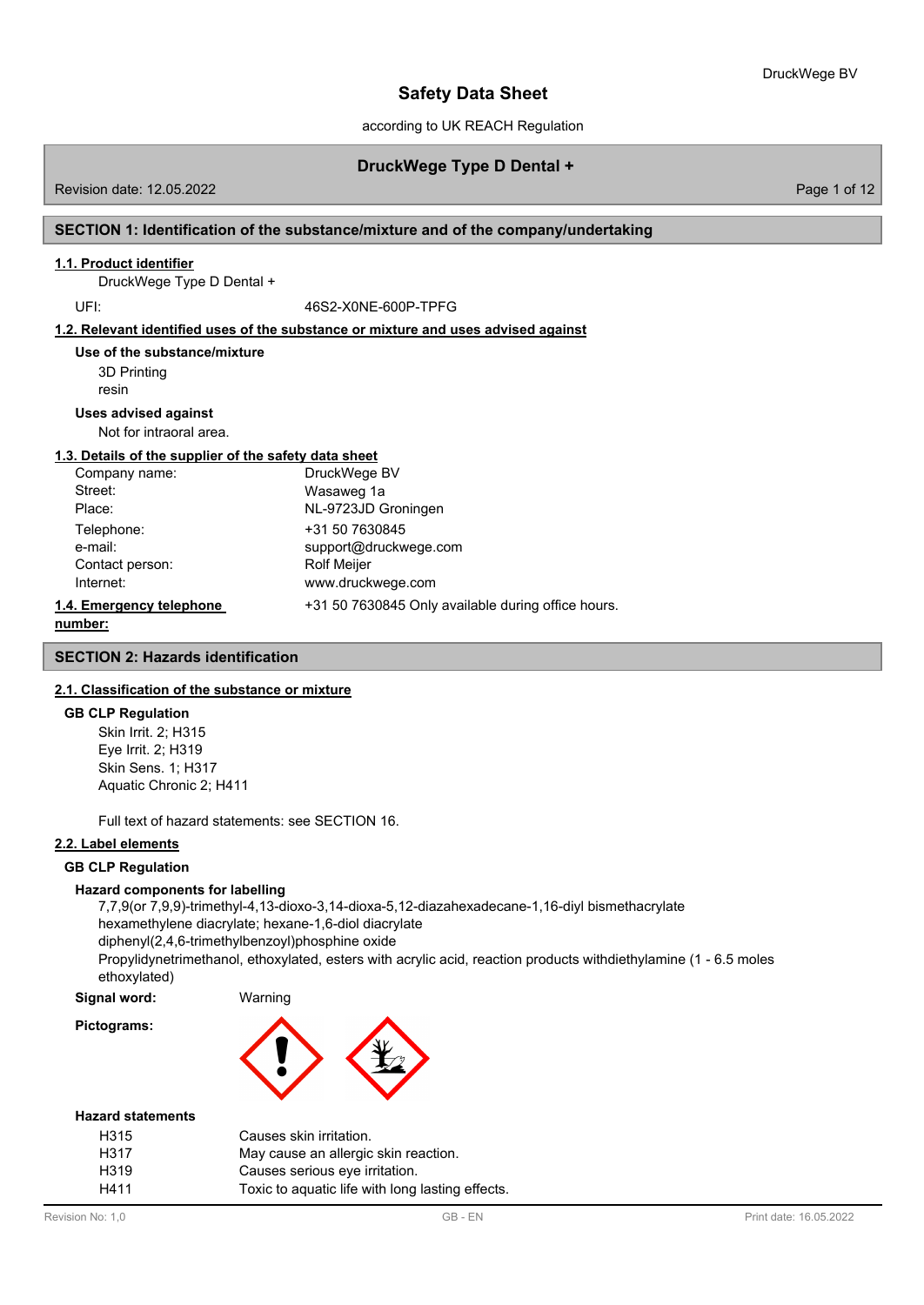according to UK REACH Regulation

## **DruckWege Type D Dental +**

Revision date: 12.05.2022 Page 2 of 12

| <b>Precautionary statements</b> |  |
|---------------------------------|--|
|---------------------------------|--|

| Avoid breathing dust/fume/gas/mist/vapours/spray.                                 |
|-----------------------------------------------------------------------------------|
| Avoid release to the environment.                                                 |
| Wear protective gloves/protective clothing/eye protection/face protection/hearing |
| protection.                                                                       |
| IF ON SKIN: Wash with plenty of soap and water.                                   |
| If skin irritation or rash occurs: Get medical advice/attention.                  |
| Collect spillage.                                                                 |
|                                                                                   |

#### **2.3. Other hazards**

The substances in the mixture do not meet the PBT/vPvB criteria according to REACH, annex XIII.

### **SECTION 3: Composition/information on ingredients**

#### **3.2. Mixtures**

#### **Hazardous components**

| <b>CAS No</b> | Chemical name                                                                                                                    |                                                                                                    |                  |           |  |  |
|---------------|----------------------------------------------------------------------------------------------------------------------------------|----------------------------------------------------------------------------------------------------|------------------|-----------|--|--|
|               | EC No                                                                                                                            | Index No                                                                                           | <b>REACH No</b>  |           |  |  |
|               | Classification (GB CLP Regulation)                                                                                               |                                                                                                    |                  |           |  |  |
| 72869-86-4    |                                                                                                                                  | 7,7,9(or 7,9,9)-trimethyl-4,13-dioxo-3,14-dioxa-5,12-diazahexadecane-1,16-diyl bismethacrylate     |                  | 70 - 80 % |  |  |
|               | 276-957-5                                                                                                                        |                                                                                                    | 01-2120751202-68 |           |  |  |
|               | Skin Sens. 1B, Aquatic Chronic 2; H317 H411                                                                                      |                                                                                                    |                  |           |  |  |
| 13048-33-4    | hexamethylene diacrylate; hexane-1,6-diol diacrylate                                                                             |                                                                                                    |                  | 15 - 25 % |  |  |
|               | 235-921-9                                                                                                                        | 607-109-00-8                                                                                       | 01-2119484737-22 |           |  |  |
|               | H411                                                                                                                             | Skin Irrit. 2, Eye Irrit. 2, Skin Sens. 1, Aquatic Acute 1, Aquatic Chronic 2; H315 H319 H317 H400 |                  |           |  |  |
| 75980-60-8    | diphenyl(2,4,6-trimethylbenzoyl)phosphine oxide                                                                                  | $1 - 3\%$                                                                                          |                  |           |  |  |
|               | 278-355-8                                                                                                                        | 015-203-00-X                                                                                       |                  |           |  |  |
|               | Repr. 2, Skin Sens. 1B, Aquatic Chronic 2; H361f H317 H411                                                                       |                                                                                                    |                  |           |  |  |
| 159034-91-0   | Propylidynetrimethanol, ethoxylated, esters with acrylic acid, reaction products withdiethylamine<br>(1 - 6.5 moles ethoxylated) |                                                                                                    |                  |           |  |  |
|               | 500-425-6                                                                                                                        |                                                                                                    | 01-2119976593-23 |           |  |  |
|               | Eye Irrit. 2, Skin Sens. 1A; H319 H317                                                                                           |                                                                                                    |                  |           |  |  |

Full text of H and EUH statements: see section 16.

#### **Specific Conc. Limits, M-factors and ATE**

| <b>CAS No</b> | IEC No                                                 | <b>I</b> Chemical name                                                                                          | Quantity    |  |
|---------------|--------------------------------------------------------|-----------------------------------------------------------------------------------------------------------------|-------------|--|
|               |                                                        | Specific Conc. Limits, M-factors and ATE                                                                        |             |  |
| 72869-86-4    | 1276-957-5                                             | $[7,7,9$ (or $7,9,9$ )-trimethyl-4,13-dioxo-3,14-dioxa-5,12-diazahexadecane-1,16-diyl<br><b>bismethacrylate</b> |             |  |
|               | dermal: LD50 = > 2000 mg/kg; oral: LD50 = > 5000 mg/kg |                                                                                                                 |             |  |
| 13048-33-4    | 1235-921-9                                             | hexamethylene diacrylate; hexane-1,6-diol diacrylate                                                            | $15 - 25$ % |  |
|               | dermal: LD50 = 3650 mg/kg; oral: LD50 = 5000 mg/kg     |                                                                                                                 |             |  |
| 75980-60-8    | 1278-355-8                                             | diphenyl(2,4,6-trimethylbenzoyl)phosphine oxide                                                                 | $1 - 3%$    |  |
|               |                                                        | dermal: LD50 = > 2000 mg/kg; oral: LD50 = > 5000 mg/kg                                                          |             |  |

## **SECTION 4: First aid measures**

## **4.1. Description of first aid measures**

### **General information**

When in doubt or if symptoms are observed, get medical advice.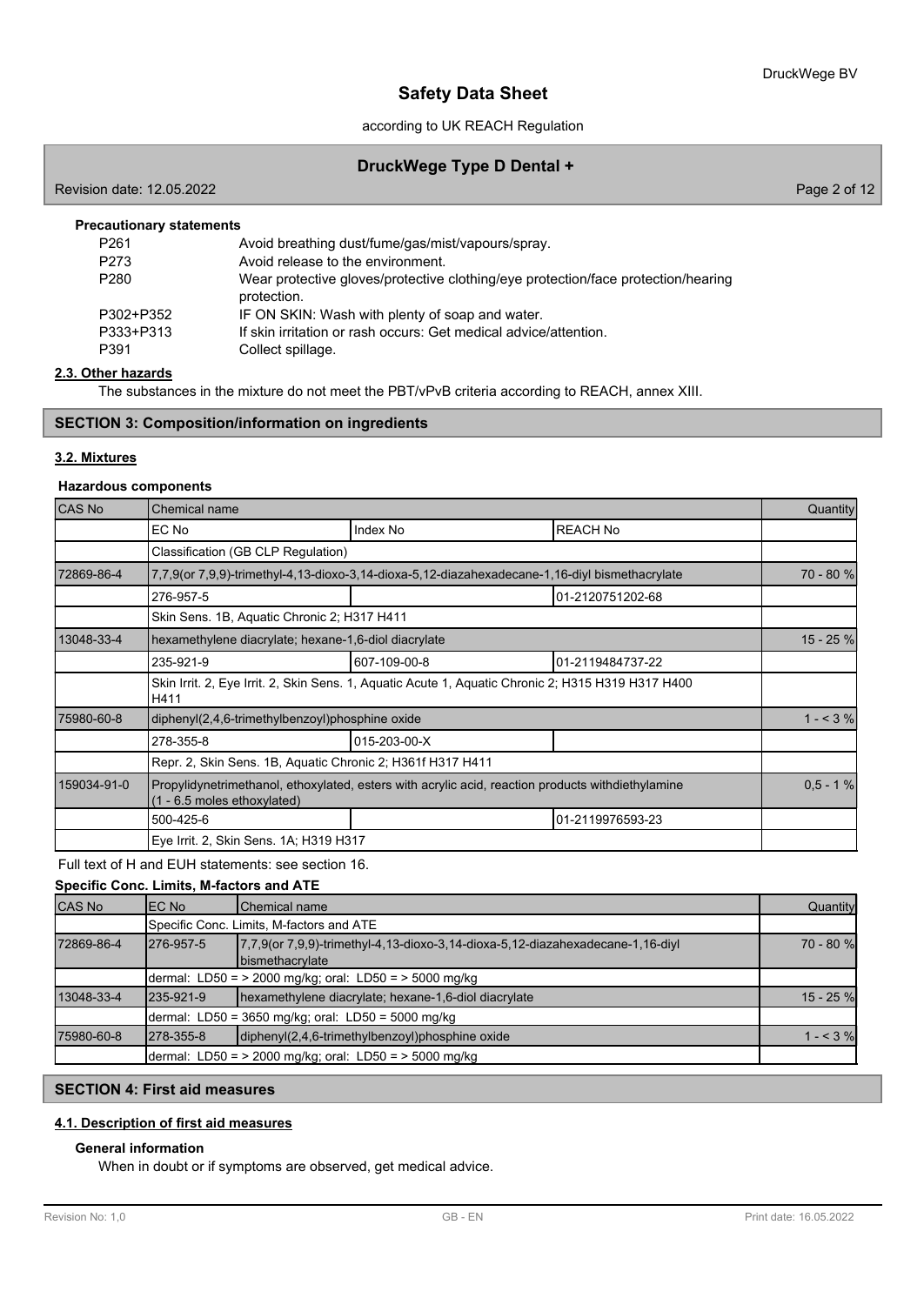### according to UK REACH Regulation

## **DruckWege Type D Dental +**

Revision date: 12.05.2022 Page 3 of 12

#### **After inhalation**

Provide fresh air. If experiencing respiratory symptoms: Get medical advice/attention. If breathing is irregular or stopped, administer artificial respiration.

#### **After contact with skin**

After contact with skin, wash immediately with plenty of water and soap. Take off immediately all contaminated clothing and wash it before reuse. In case of skin reactions, consult a physician.

#### **After contact with eyes**

After contact with the eyes, rinse with water with the eyelids open for a sufficient length of time, then consult an ophthalmologist immediately. Remove contact lenses, if present and easy to do. Continue rinsing.

#### **After ingestion**

Observe risk of aspiration if vomiting occurs. Do NOT induce vomiting. Rinse mouth immediately and drink 1 glass of of water. Get medical advice/attention if you feel unwell. Never give anything by mouth to an unconscious person or a person with cramps.

# **4.2. Most important symptoms and effects, both acute and delayed**

Allergic reactions. Irritating to eyes and skin.

#### **4.3. Indication of any immediate medical attention and special treatment needed**

Treat symptomatically.

#### **SECTION 5: Firefighting measures**

#### **5.1. Extinguishing media**

#### **Suitable extinguishing media**

Co-ordinate fire-fighting measures to the fire surroundings.

## **5.2. Special hazards arising from the substance or mixture**

Non-flammable.

In case of fire may be liberated: Pyrolysis products, toxic.

### **5.3. Advice for firefighters**

Wear a self-contained breathing apparatus and chemical protective clothing. Full protection suit.

#### **Additional information**

Suppress gases/vapours/mists with water spray jet. Collect contaminated fire extinguishing water separately. Do not allow entering drains or surface water.

### **SECTION 6: Accidental release measures**

#### **6.1. Personal precautions, protective equipment and emergency procedures**

#### **General advice**

Provide adequate ventilation. Do not breathe gas/fumes/vapour/spray. Avoid contact with skin, eyes and clothes. Use personal protection equipment. Evacuate area.

#### **For non-emergency personnel**

Provide adequate ventilation. Use personal protection equipment.

#### **For emergency responders**

Use personal protection equipment.

#### **6.2. Environmental precautions**

Do not allow to enter into surface water or drains.

#### **6.3. Methods and material for containment and cleaning up**

#### **For containment**

Stop leak if safe to do so.

#### **For cleaning up**

Absorb with liquid-binding material (sand, diatomaceous earth, acid- or universal binding agents). Treat the recovered material as prescribed in the section on waste disposal.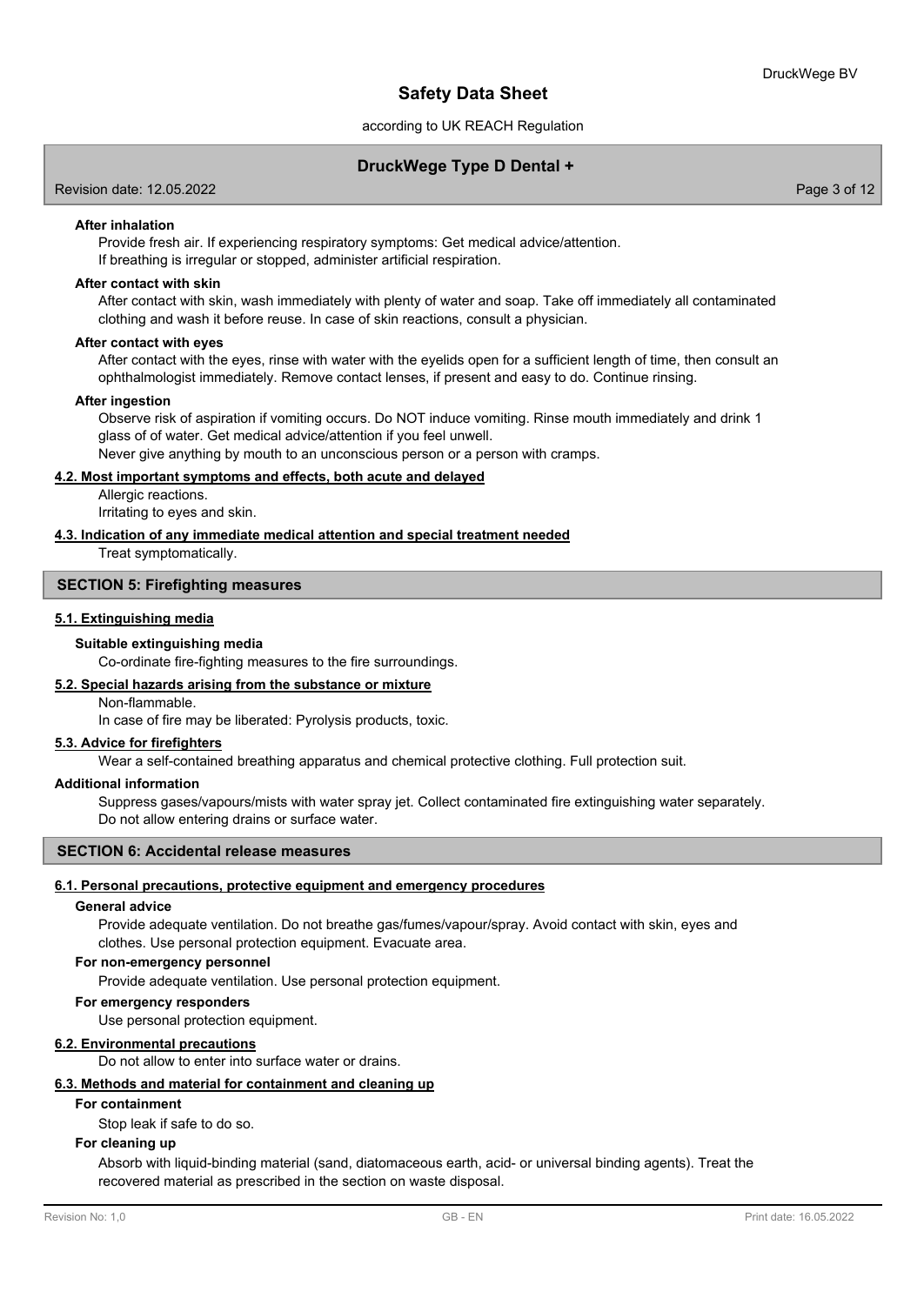according to UK REACH Regulation

## **DruckWege Type D Dental +**

Revision date: 12.05.2022 Page 4 of 12

#### **Other information**

Clean contaminated articles and floor according to the environmental legislation.

## **6.4. Reference to other sections**

Safe handling: see section 7 Personal protection equipment: see section 8 Disposal: see section 13

### **SECTION 7: Handling and storage**

#### **7.1. Precautions for safe handling**

#### **Advice on safe handling**

Provide adequate ventilation. Do not breathe gas/fumes/vapour/spray. Avoid contact with skin, eyes and clothes. Use personal protection equipment.

### **Advice on protection against fire and explosion**

Usual measures for fire prevention.

#### **Advice on general occupational hygiene**

Remove contaminated, saturated clothing immediately. Draw up and observe skin protection programme. Wash hands and face before breaks and after work and take a shower if necessary. When using do not eat, drink, smoke, sniff.

#### **7.2. Conditions for safe storage, including any incompatibilities**

#### **Requirements for storage rooms and vessels**

Keep container tightly closed.

### **Hints on joint storage**

No special measures are necessary.

#### **Further information on storage conditions**

Protect against: UV-radiation/sunlight

#### **7.3. Specific end use(s)**

3D Printing

resin

#### **SECTION 8: Exposure controls/personal protection**

### **8.1. Control parameters**

#### **DNEL/DMEL values**

| <b>CAS No</b>                                                 | Substance                                                                                      |                    |          |                         |  |  |
|---------------------------------------------------------------|------------------------------------------------------------------------------------------------|--------------------|----------|-------------------------|--|--|
| DNEL type                                                     |                                                                                                | Exposure route     | l Effect | Value                   |  |  |
| 72869-86-4                                                    | 7,7,9(or 7,9,9)-trimethyl-4,13-dioxo-3,14-dioxa-5,12-diazahexadecane-1,16-diyl bismethacrylate |                    |          |                         |  |  |
| DNEL, long-term<br>0,3 mg/kg bw/day<br>Ioral                  |                                                                                                |                    |          |                         |  |  |
| DNEL, long-term                                               |                                                                                                | Idermal            |          | 0,7 mg/kg bw/day        |  |  |
| DNEL, long-term                                               |                                                                                                | <b>linhalation</b> |          | $0.6$ mg/m <sup>3</sup> |  |  |
| 75980-60-8<br>diphenyl(2,4,6-trimethylbenzoyl)phosphine oxide |                                                                                                |                    |          |                         |  |  |
| Worker DNEL, long-term                                        |                                                                                                | <b>linhalation</b> | systemic | $3.5 \text{ mg/m}^3$    |  |  |
| Worker DNEL, long-term                                        |                                                                                                | Idermal            | systemic | 1 mg/kg bw/day          |  |  |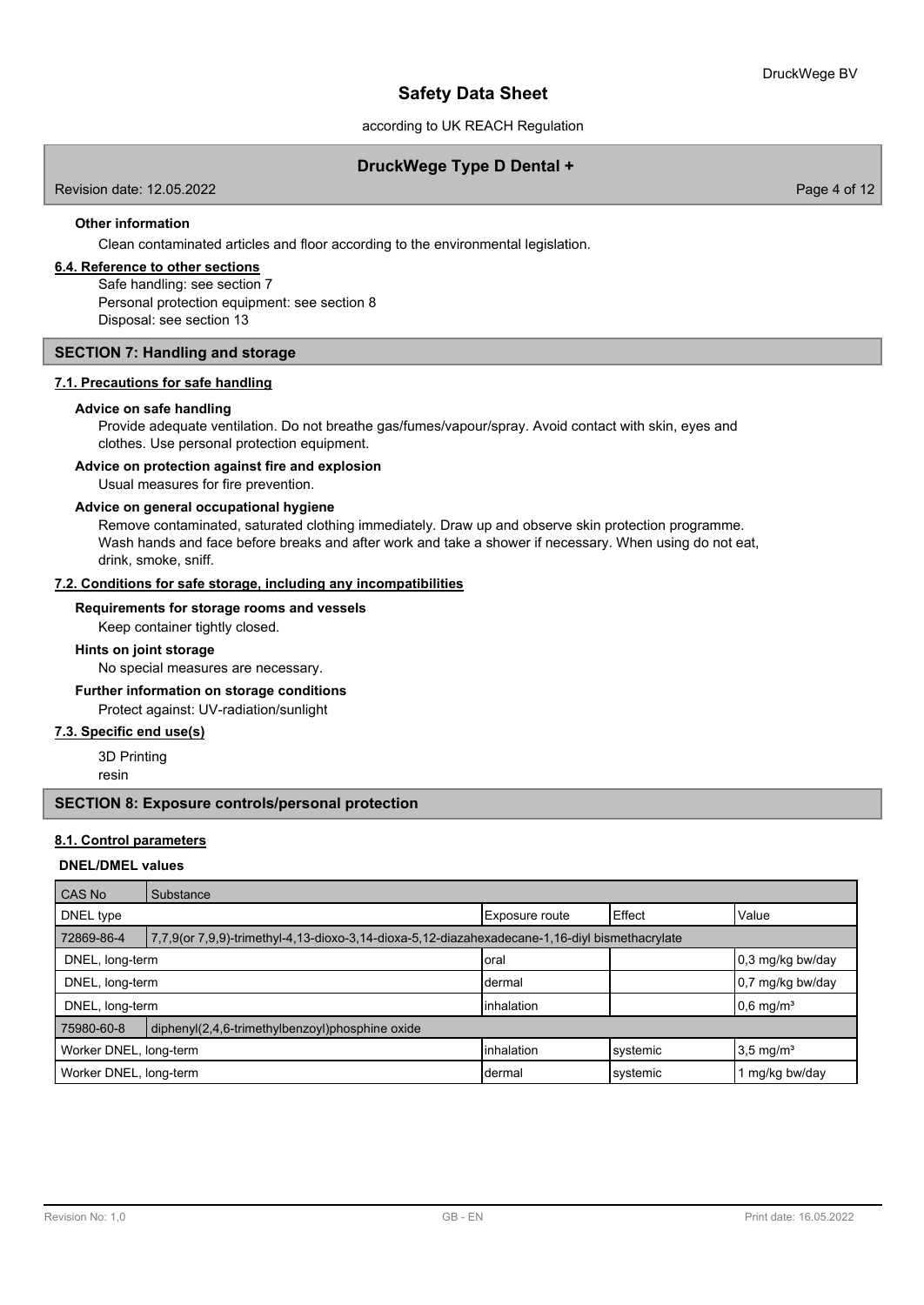according to UK REACH Regulation

## **DruckWege Type D Dental +**

Revision date: 12.05.2022 Page 5 of 12

#### **PNEC values**

| <b>CAS No</b>                   | Substance                                                                                      |               |  |  |  |
|---------------------------------|------------------------------------------------------------------------------------------------|---------------|--|--|--|
|                                 | Value<br>Environmental compartment                                                             |               |  |  |  |
| 72869-86-4                      | 7,7,9(or 7,9,9)-trimethyl-4,13-dioxo-3,14-dioxa-5,12-diazahexadecane-1,16-diyl bismethacrylate |               |  |  |  |
| Freshwater                      |                                                                                                | $0,01$ mg/l   |  |  |  |
| Marine water                    |                                                                                                | 0,001 mg/l    |  |  |  |
| Freshwater sediment             |                                                                                                | 4,56 mg/kg    |  |  |  |
| $0,46$ mg/kg<br>Marine sediment |                                                                                                |               |  |  |  |
|                                 | 3,61 mg/l<br>Micro-organisms in sewage treatment plants (STP)                                  |               |  |  |  |
| Soil                            |                                                                                                | 0,91 mg/kg    |  |  |  |
| 75980-60-8                      | diphenyl(2,4,6-trimethylbenzoyl)phosphine oxide                                                |               |  |  |  |
| Freshwater                      |                                                                                                | $0,004$ mg/l  |  |  |  |
|                                 | 0,035 mg/l<br>Freshwater (intermittent releases)                                               |               |  |  |  |
| Freshwater sediment             |                                                                                                | 0,029 mg/kg   |  |  |  |
| Marine sediment                 | 0,029 mg/kg                                                                                    |               |  |  |  |
| Soil                            |                                                                                                | $0,056$ mg/kg |  |  |  |

## **Additional advice on limit values**

To date, no national critical limit values exist.

## **8.2. Exposure controls**





#### **Appropriate engineering controls**

Provide adequate ventilation as well as local exhaustion at critical locations.

## **Individual protection measures, such as personal protective equipment**

#### **Eye/face protection**

Wear eye/face protection.

#### **Hand protection**

#### Wear suitable gloves.

When handling with chemical substances, protective gloves must be worn with the CE-label including the four control digits. The quality of the protective gloves resistant to chemicals must be chosen as a function of the specific working place concentration and quantity of hazardous substances. For special purposes, it is recommended to check the resistance to chemicals of the protective gloves mentioned above together with the supplier of these gloves.

#### **Skin protection**

Use of protective clothing.

### **Respiratory protection**

In case of inadequate ventilation wear respiratory protection.

#### **Thermal hazards**

No information available.

### **Environmental exposure controls**

Do not allow to enter into surface water or drains.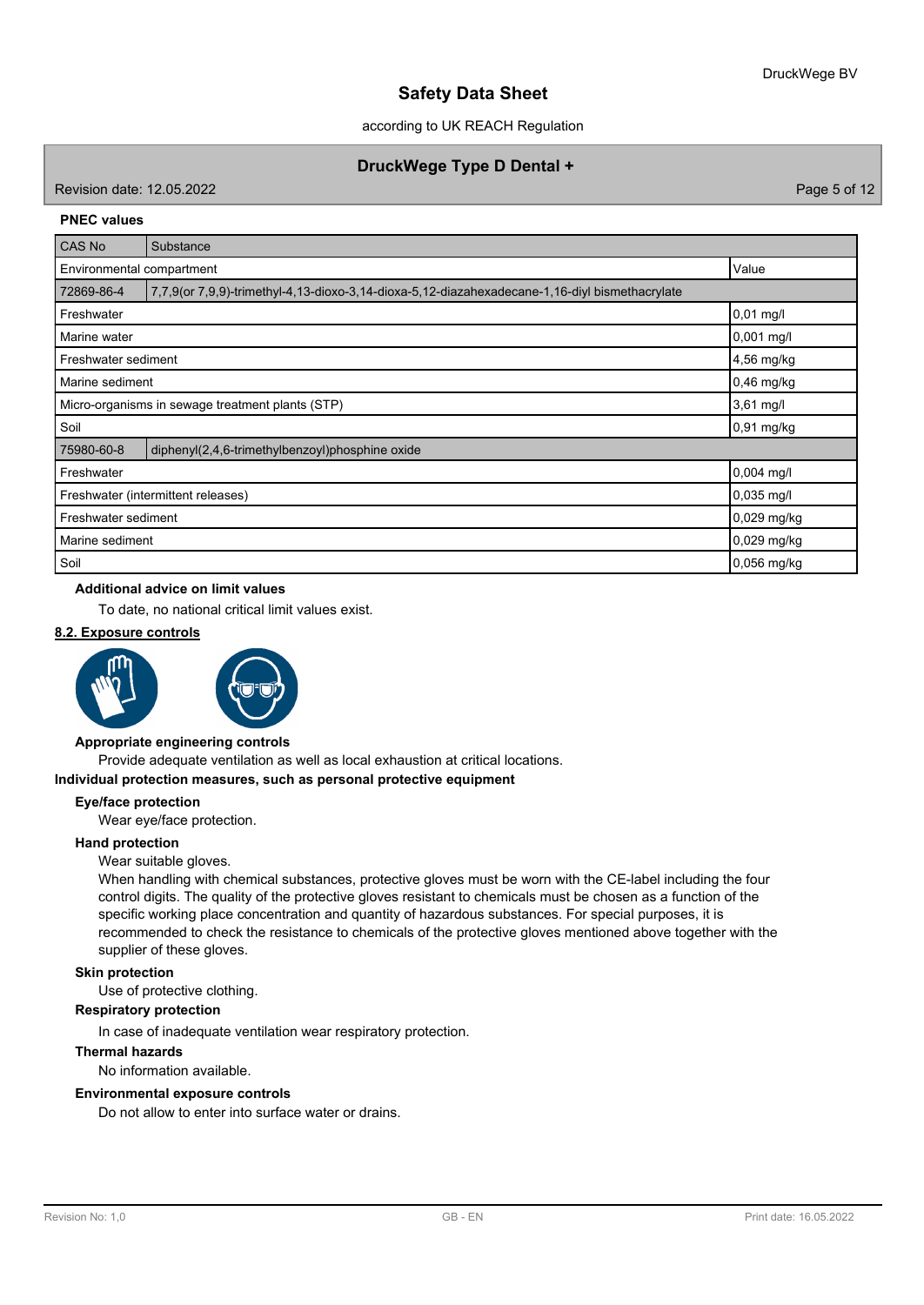according to UK REACH Regulation

## **DruckWege Type D Dental +**

Revision date: 12.05.2022 Page 6 of 12

## **SECTION 9: Physical and chemical properties**

## Physical state: Liquid **9.1. Information on basic physical and chemical properties** Colour: various Odour: like: Acrylate Odour threshold: example a mot determined **Changes in the physical state** Melting point/freezing point: not determined Boiling point or initial boiling point and  $\geq 100^{\circ}$ C boiling range: Flash point: not determined that the state of the state of the state of the state of the state of the state of the state of the state of the state of the state of the state of the state of the state of the state of the sta **Flammability** Solid/liquid: not applicable to the state of the state of the state of the state of the state of the state of the state of the state of the state of the state of the state of the state of the state of the state of the stat Gas: contract to the contract of the contract of the contract of the contract of the contract of the contract of the contract of the contract of the contract of the contract of the contract of the contract of the contract The product is not: Explosive. **Explosive properties** Lower explosion limits:  $\blacksquare$ Upper explosion limits:  $\blacksquare$ Auto-ignition temperature:  $\geq 230 \text{ °C}$ **Self-ignition temperature** Solid: example a structure of the structure of the structure of the structure of the structure of the structure of the structure of the structure of the structure of the structure of the structure of the structure of the s Gas: **not applicable** contains the contact of the contact of the contact of the contact of the contact of the contact of the contact of the contact of the contact of the contact of the contact of the contact of the contact Decomposition temperature: not determined pH-Value: not determined Viscosity / dynamic:  $\blacksquare$ Viscosity / kinematic:  $\blacksquare$ Water solubility: which is a poorly soluble poorly soluble **Solubility in other solvents** not determined Partition coefficient n-octanol/water: not determined Vapour pressure: < 1 hPa (at 20 °C) Density: **notified**  $\overline{a}$  and  $\overline{b}$  and  $\overline{b}$  and  $\overline{b}$  and  $\overline{b}$  and  $\overline{b}$  and  $\overline{b}$  and  $\overline{b}$  and  $\overline{b}$  and  $\overline{b}$  and  $\overline{b}$  and  $\overline{b}$  and  $\overline{b}$  and  $\overline{b}$  and  $\overline{b}$  and  $\overline{b}$ Relative vapour density: not determined **9.2. Other information**

#### **Other safety characteristics**

No information available.

#### **SECTION 10: Stability and reactivity**

### **10.1. Reactivity**

No hazardous reaction when handled and stored according to provisions.

### **10.2. Chemical stability**

The product is stable under storage at normal ambient temperatures.

## **10.3. Possibility of hazardous reactions**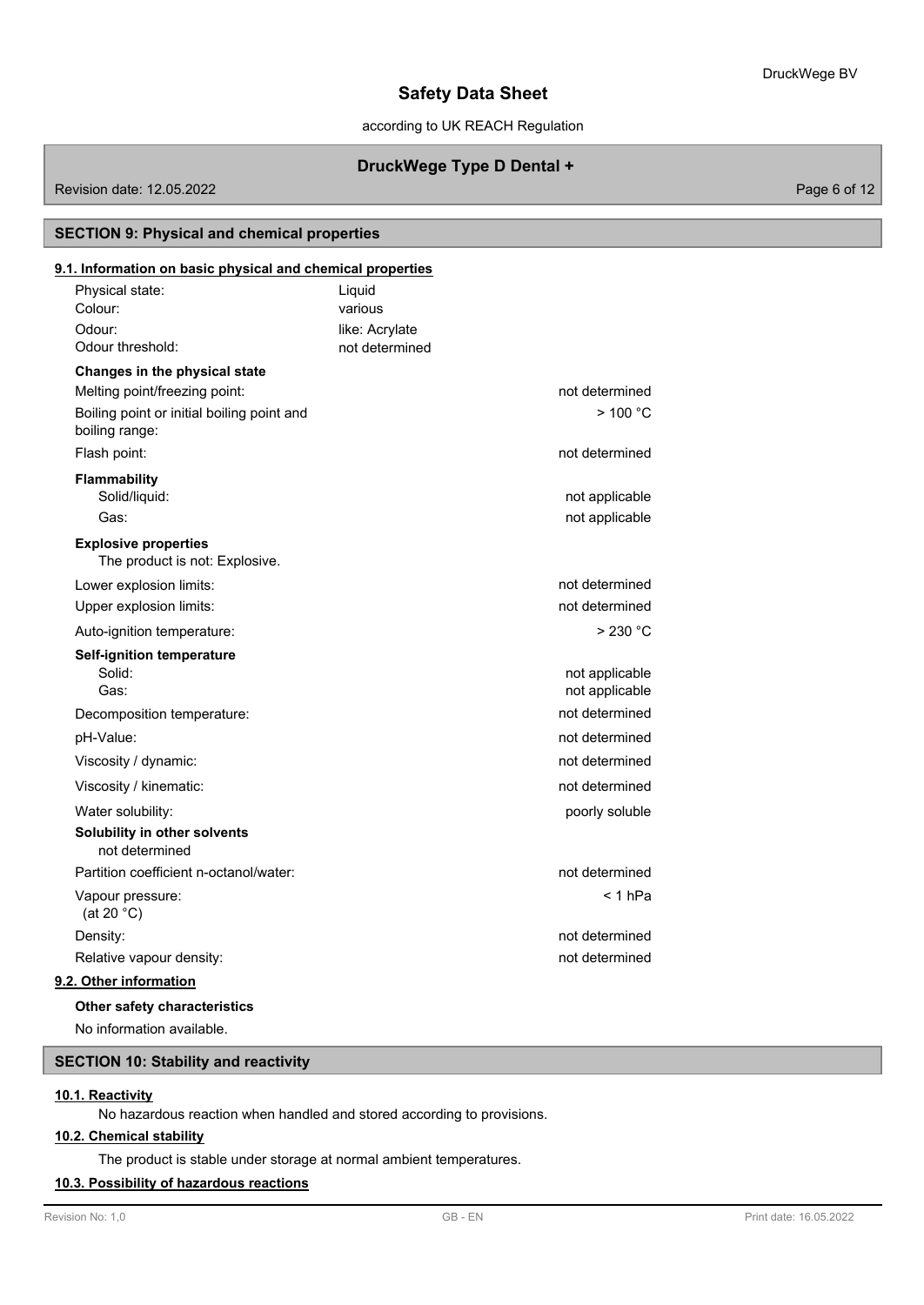according to UK REACH Regulation

## **DruckWege Type D Dental +**

Revision date: 12.05.2022 Page 7 of 12

No known hazardous reactions.

## **10.4. Conditions to avoid**

UV-radiation/sunlight

### **10.5. Incompatible materials**

No information available.

### **10.6. Hazardous decomposition products**

In case of fire may be liberated: Pyrolysis products, toxic.

#### **SECTION 11: Toxicological information**

#### **11.1. Information on hazard classes as defined in GB CLP Regulation**

#### **Acute toxicity**

Based on available data, the classification criteria are not met.

| <b>CAS No</b> | Chemical name                                                                                  |                          |                |                       |                     |  |  |
|---------------|------------------------------------------------------------------------------------------------|--------------------------|----------------|-----------------------|---------------------|--|--|
|               | Exposure route                                                                                 | Dose                     | <b>Species</b> | Source                | Method              |  |  |
| 72869-86-4    | 7,7,9(or 7,9,9)-trimethyl-4,13-dioxo-3,14-dioxa-5,12-diazahexadecane-1,16-diyl bismethacrylate |                          |                |                       |                     |  |  |
|               | oral                                                                                           | > 5000<br>LD50<br>mg/kg  | Rat            | Manufacturer          | OECD <sub>401</sub> |  |  |
|               | dermal                                                                                         | > 2000<br>LD50<br>mg/kg  | Rat            | <b>I</b> Manufacturer | <b>OECD 402</b>     |  |  |
| 13048-33-4    | hexamethylene diacrylate; hexane-1,6-diol diacrylate                                           |                          |                |                       |                     |  |  |
|               | oral                                                                                           | LD50<br>5000<br> mg/kg   | Rat            | Manufacturer          |                     |  |  |
|               | dermal                                                                                         | LD50<br>3650<br>mg/kg    | Rabbit         | Manufacturer          | <b>OECD 402</b>     |  |  |
| 75980-60-8    | diphenyl(2,4,6-trimethylbenzoyl)phosphine oxide                                                |                          |                |                       |                     |  |  |
|               | oral                                                                                           | LD50<br>> 5000<br>mg/kg  | Rat            | Manufacturer          |                     |  |  |
|               | dermal                                                                                         | LD50<br>> 2000<br> mg/kg | Rat            | Manufacturer          |                     |  |  |

## **Irritation and corrosivity**

Causes skin irritation.

Causes serious eye irritation.

#### **Sensitising effects**

May cause an allergic skin reaction. (7,7,9(or 7,9,9) -trimethyl-4,13-dioxo-3,14-dioxa-5,12-diazahexadecane-1,16-diyl bismethacrylate; hexamethylene diacrylate; hexane-1,6-diol diacrylate; diphenyl(2,4,6-trimethylbenzoyl)phosphine oxide; Propylidynetrimethanol, ethoxylated, esters with acrylic acid, reaction products withdiethylamine (1 - 6.5 moles ethoxylated))

#### **Carcinogenic/mutagenic/toxic effects for reproduction**

Based on available data, the classification criteria are not met.

#### **STOT-single exposure**

Based on available data, the classification criteria are not met.

#### **STOT-repeated exposure**

Based on available data, the classification criteria are not met.

### **Aspiration hazard**

Based on available data, the classification criteria are not met.

#### **Information on likely routes of exposure**

oral, Skin contact, Eye contact, Inhalation.

### **11.2. Information on other hazards**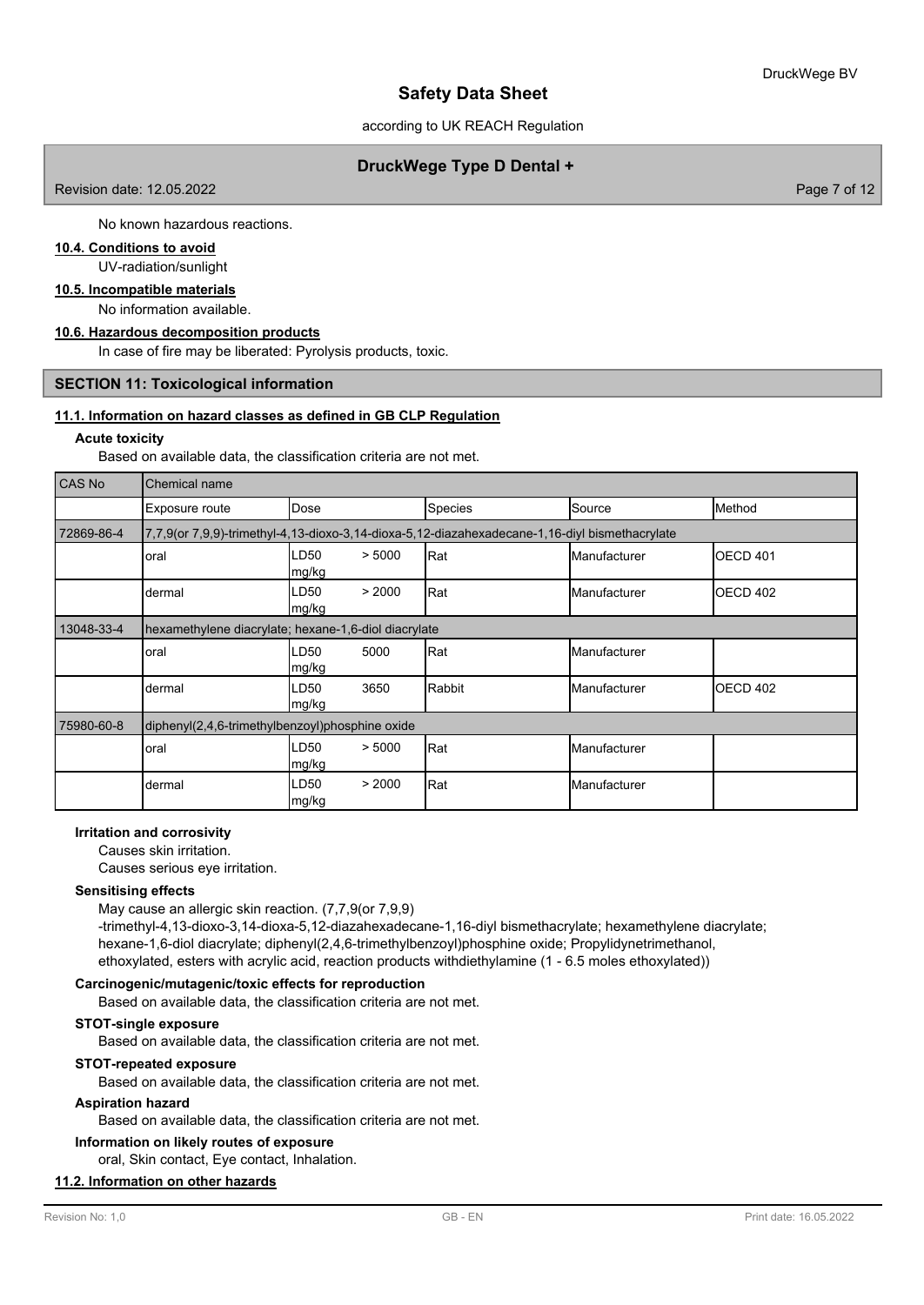## according to UK REACH Regulation

## **DruckWege Type D Dental +**

Revision date: 12.05.2022 **Page 8 of 12** 

#### **Endocrine disrupting properties**

No information available.

## **SECTION 12: Ecological information**

### **12.1. Toxicity**

Toxic to aquatic life with long lasting effects.

| CAS No     | <b>Chemical name</b>                                 |                                                                                                |        |  |                                        |                     |                     |  |
|------------|------------------------------------------------------|------------------------------------------------------------------------------------------------|--------|--|----------------------------------------|---------------------|---------------------|--|
|            | Aquatic toxicity                                     | Dose                                                                                           |        |  | $[h]   [d]$ Species                    | Source              | Method              |  |
| 72869-86-4 |                                                      | 7,7,9(or 7,9,9)-trimethyl-4,13-dioxo-3,14-dioxa-5,12-diazahexadecane-1,16-diyl bismethacrylate |        |  |                                        |                     |                     |  |
|            | Acute crustacea toxicity                             | <b>EC50</b><br>mg/l                                                                            | > 1.2  |  | 48 h Daphnia magna (Big<br>water flea) | <b>Manufacturer</b> | OECD <sub>202</sub> |  |
| 13048-33-4 | hexamethylene diacrylate; hexane-1,6-diol diacrylate |                                                                                                |        |  |                                        |                     |                     |  |
|            | Acute bacteria toxicity                              | (EC50<br>mg/l)                                                                                 | 270    |  | 0,5 h Activated sludge                 | Manufacturer        | OECD <sub>209</sub> |  |
| 75980-60-8 | diphenyl(2,4,6-trimethylbenzoyl)phosphine oxide      |                                                                                                |        |  |                                        |                     |                     |  |
|            | Acute algae toxicity                                 | ErC <sub>50</sub><br>mg/l                                                                      | > 2.01 |  | 72 hlScenedesmus<br>subspicatus        | Manufacturer        |                     |  |
|            | Acute crustacea toxicity                             | <b>EC50</b><br>mg/l                                                                            | 3,53   |  | 48 h Daphnia magna (Big<br>water flea) | Manufacturer        |                     |  |
|            | Acute bacteria toxicity                              | (EC50<br>mg/l)                                                                                 | >1000  |  | 3 h Activated sludge                   | Manufacturer        |                     |  |

## **12.2. Persistence and degradability**

## The product has not been tested.

| <b>CAS No</b> | Chemical name                                        |              |    |                       |  |  |  |
|---------------|------------------------------------------------------|--------------|----|-----------------------|--|--|--|
|               | Method                                               | Value        |    | <b>Source</b>         |  |  |  |
|               | Evaluation                                           |              |    |                       |  |  |  |
| 13048-33-4    | hexamethylene diacrylate; hexane-1,6-diol diacrylate |              |    |                       |  |  |  |
|               | OECD 310                                             | 60 - 70 %    | 28 | <b>I</b> Manufacturer |  |  |  |
|               | Readily biodegradable (according to OECD criteria).  |              |    |                       |  |  |  |
| 75980-60-8    | diphenyl(2,4,6-trimethylbenzoyl)phosphine oxide      |              |    |                       |  |  |  |
|               | Biodegradation, Water                                | $10 - 10 \%$ | 28 | <b>I</b> Manufacturer |  |  |  |
|               | Poorly biodegradable.                                |              |    |                       |  |  |  |

## **12.3. Bioaccumulative potential**

The product has not been tested.

| Partition coefficient n-octanol/water |                                                                                                            |         |  |  |  |
|---------------------------------------|------------------------------------------------------------------------------------------------------------|---------|--|--|--|
| <b>ICAS No</b>                        | lChemical name                                                                                             | Log Pow |  |  |  |
| 172869-86-4                           | 7,7,9(or 7,9,9)-trimethyl-4,13-dioxo-3,14-dioxa-5,12-diazahexadecane-1,16-diyl<br><b>I</b> bismethacrylate |         |  |  |  |
| 13048-33-4                            | hexamethylene diacrylate; hexane-1,6-diol diacrylate                                                       | 2,81    |  |  |  |
| 175980-60-8                           | diphenyl(2,4,6-trimethylbenzoyl)phosphine oxide                                                            |         |  |  |  |

**BCF**

| <b>CAS No</b> | <b>'</b> Chemical name                               | BCF        | <b>Species</b>                        | ISource              |
|---------------|------------------------------------------------------|------------|---------------------------------------|----------------------|
| 75980-60-8    | diphenyl(2,4,6-trimethylbenzoyl)phosphi<br>Ine oxide | 47<br>- 55 | Cyprinus carpio (Common<br>Carp) fish | <b>IManufacturer</b> |

#### **12.4. Mobility in soil**

The product has not been tested.

## **12.5. Results of PBT and vPvB assessment**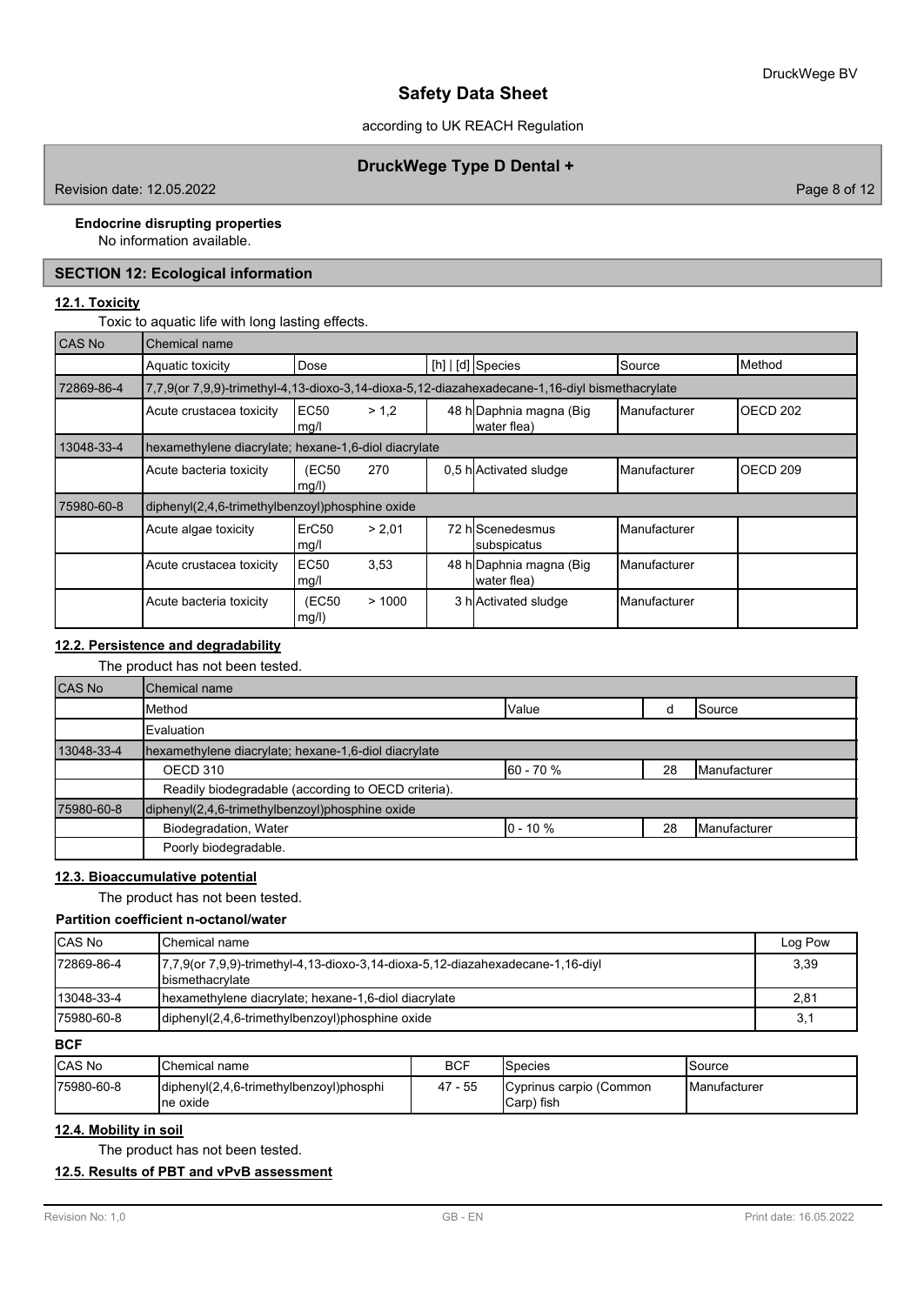### according to UK REACH Regulation

### **DruckWege Type D Dental +**

Revision date: 12.05.2022 Page 9 of 12

The substances in the mixture do not meet the PBT/vPvB criteria according to UK REACH.

## **12.6. Endocrine disrupting properties**

This product does not contain a substance that has endocrine disrupting properties with respect to non-target organisms as no components meets the criteria.

### **12.7. Other adverse effects**

No information available.

#### **Further information**

Do not allow to enter into surface water or drains. Do not allow to enter into soil/subsoil.

### **SECTION 13: Disposal considerations**

### **13.1. Waste treatment methods**

#### **Disposal recommendations**

Do not allow to enter into surface water or drains. Do not allow to enter into soil/subsoil. Dispose of waste according to applicable legislation.

### **Contaminated packaging**

Non-contaminated packages may be recycled. Handle contaminated packages in the same way as the substance itself.

**SECTION 14: Transport information**

# **Land transport (ADR/RID)**

| Land transport (ADR/RID)          |                                                                        |
|-----------------------------------|------------------------------------------------------------------------|
| 14.1. UN number or ID number:     | <b>UN 3082</b>                                                         |
| 14.2. UN proper shipping name:    | ENVIRONMENTALLY HAZARDOUS SUBSTANCE, LIQUID, N.O.S.                    |
|                                   | $(7,7,9$ (or $7,9,9$ )                                                 |
|                                   | -trimethyl-4,13-dioxo-3,14-dioxa-5,12-diazahexadecane-1,16-diyl        |
|                                   | bismethacrylate; hexamethylene diacrylate; hexane-1,6-diol diacrylate) |
| 14.3. Transport hazard class(es): | 9                                                                      |
| 14.4. Packing group:              | Ш                                                                      |
| Hazard label:                     | 9                                                                      |
|                                   |                                                                        |
|                                   |                                                                        |
|                                   |                                                                        |
| Classification code:              | M <sub>6</sub>                                                         |
| <b>Special Provisions:</b>        | 274 335 375 601                                                        |
| Limited quantity:                 | 5L                                                                     |
| Excepted quantity:                | E1                                                                     |
| Transport category:               | 3                                                                      |
| Hazard No:                        | 90                                                                     |
| Tunnel restriction code:          |                                                                        |
| Inland waterways transport (ADN)  |                                                                        |
| 14.1. UN number or ID number:     | <b>UN 3082</b>                                                         |
| 14.2. UN proper shipping name:    | ENVIRONMENTALLY HAZARDOUS SUBSTANCE, LIQUID, N.O.S.                    |
|                                   | $(7,7,9$ (or $7,9,9$ )                                                 |
|                                   | -trimethyl-4,13-dioxo-3,14-dioxa-5,12-diazahexadecane-1,16-diyl        |
|                                   | bismethacrylate; hexamethylene diacrylate; hexane-1,6-diol diacrylate) |
| 14.3. Transport hazard class(es): | 9                                                                      |
| 14.4. Packing group:              | $\mathbf{III}$                                                         |
| Hazard label:                     | 9                                                                      |
|                                   |                                                                        |
|                                   |                                                                        |
|                                   |                                                                        |
|                                   |                                                                        |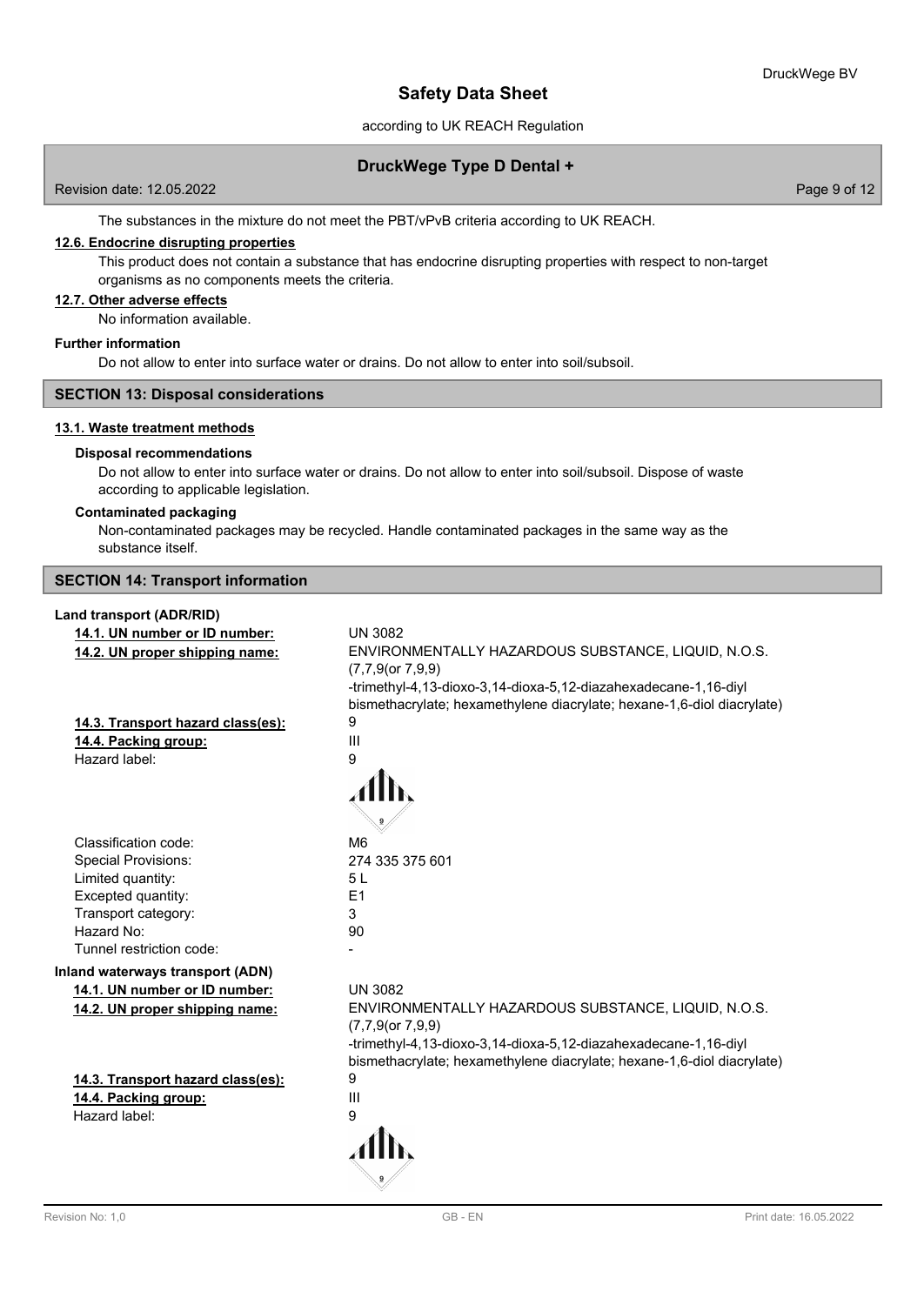according to UK REACH Regulation

### **DruckWege Type D Dental +**

Revision date: 12.05.2022 Page 10 of 12 Classification code: M6 Special Provisions: 274 335 375 601 Limited quantity: 5 L Excepted quantity: E1 **14.1. UN number or ID number:** UN 3082 **14.2. UN proper shipping name:** ENVIRONMENTALLY HAZARDOUS SUBSTANCE, LIQUID, N.O.S. (7,7,9(or 7,9,9) -trimethyl-4,13-dioxo-3,14-dioxa-5,12-diazahexadecane-1,16-diyl bismethacrylate; hexamethylene diacrylate; hexane-1,6-diol diacrylate) **14.3. Transport hazard class(es):** 9 **14.4. Packing group:** III Hazard label: 9 Special Provisions: 274, 335, 969 Limited quantity: 5 L Excepted quantity: E1 EmS: F-A, S-F **Air transport (ICAO-TI/IATA-DGR) 14.1. UN number or ID number:** UN 3082 **14.2. UN proper shipping name:** ENVIRONMENTALLY HAZARDOUS SUBSTANCE, LIQUID, N.O.S. (7,7,9(or 7,9,9) -trimethyl-4,13-dioxo-3,14-dioxa-5,12-diazahexadecane-1,16-diyl bismethacrylate; hexamethylene diacrylate; hexane-1,6-diol diacrylate) **14.3. Transport hazard class(es):** 9 **14.4. Packing group:** III Hazard label: 9 Special Provisions: A97 A158 A197 Limited quantity Passenger: 30 kg G Passenger LQ: Y964 Excepted quantity: E1 IATA-packing instructions - Passenger: 964 IATA-max. quantity - Passenger: 450 L IATA-packing instructions - Cargo: 964 IATA-max. quantity - Cargo: 450 L

#### **14.5. Environmental hazards**

**Marine transport (IMDG)**

| <b>ENVIRONMENTALLY HAZARDOUS:</b> | Yes |
|-----------------------------------|-----|
|                                   |     |

Danger releasing substance:

7,7,9(or 7,9,9) -trimethyl-4,13-dioxo-3,14-dioxa-5,12-diazahexadecane-1,16-diyl bismethacrylate; hexamethylene diacrylate; hexane-1,6-diol diacrylate

### **14.6. Special precautions for user**

No information available.

## **14.7. Maritime transport in bulk according to IMO instruments**

not applicable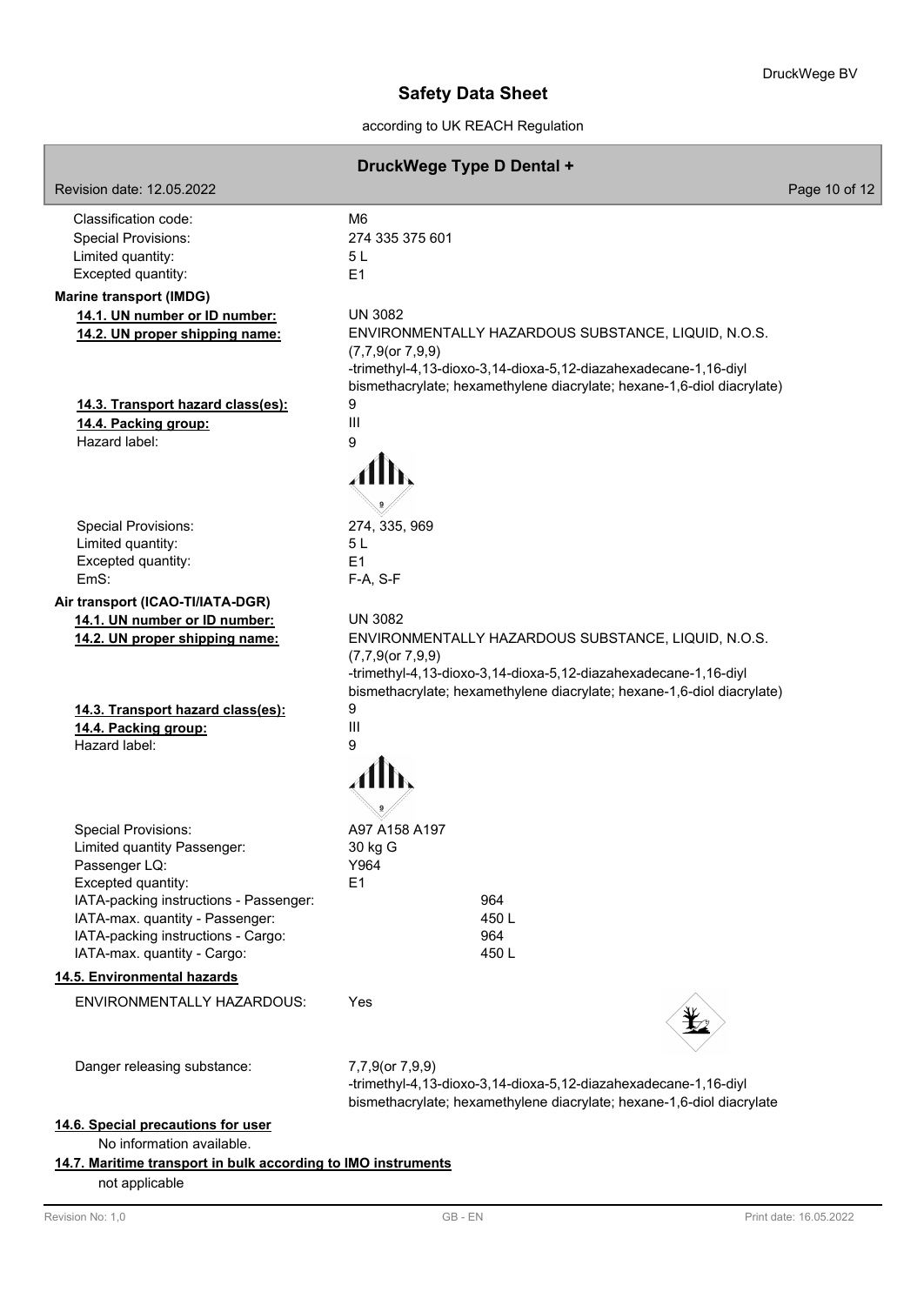'juvenile

## **Safety Data Sheet**

according to UK REACH Regulation

### **DruckWege Type D Dental +**

Revision date: 12.05.2022 Page 11 of 12

#### **SECTION 15: Regulatory information**

#### **15.1. Safety, health and environmental regulations/legislation specific for the substance or mixture**

### **EU regulatory information**

| Restrictions on use (REACH, annex XVII):                                  |                                                                                                             |
|---------------------------------------------------------------------------|-------------------------------------------------------------------------------------------------------------|
| Entry 3, Entry 75<br>Information according to 2012/18/EU<br>(SEVESO III): | E2 Hazardous to the Aquatic Environment                                                                     |
| National regulatory information                                           |                                                                                                             |
| Employment restrictions:                                                  | Observe restrictions to employment for juveniles according to the<br>work protection guideline' (94/33/EC). |
| Water hazard class (D):                                                   | 2 - obviously hazardous to water                                                                            |
| 15.2. Chemical safety assessment                                          |                                                                                                             |

For the following substances of this mixture a chemical safety assessment has been carried out: 7,7,9(or 7,9,9)-trimethyl-4,13-dioxo-3,14-dioxa-5,12-diazahexadecane-1,16-diyl bismethacrylate

#### **SECTION 16: Other information**

#### **Abbreviations and acronyms**

CLP: Classification, labelling and Packaging REACH: Registration, Evaluation and Authorization of Chemicals GHS: Globally Harmonised System of Classification, Labelling and Packaging of Chemicals UN: United Nations CAS: Chemical Abstracts Service DNEL: Derived No Effect Level DMEL: Derived Minimal Effect Level PNEC: Predicted No Effect Concentration ATE: Acute toxicity estimate LC50: Lethal concentration, 50% LD50: Lethal dose, 50% LL50: Lethal loading, 50% EL50: Effect loading, 50% EC50: Effective Concentration 50% ErC50: Effective Concentration 50%, growth rate NOEC: No Observed Effect Concentration BCF: Bio-concentration factor PBT: persistent, bioaccumulative, toxic vPvB: very persistent, very bioaccumulative ADR: Accord européen sur le transport des marchandises dangereuses par Route (European Agreement concerning the International Carriage of Dangerous Goods by Road) RID: Regulations concerning the international carriage of dangerous goods by rail ADN: European Agreement concerning the International Carriage of Dangerous Goods by Inland Waterways (Accord européen relatif au transport international des marchandises dangereuses par voies de navigation intérieures) IMDG: International Maritime Code for Dangerous Goods EmS: Emergency Schedules MFAG: Medical First Aid Guide IATA: International Air Transport Association ICAO: International Civil Aviation Organization MARPOL: International Convention for the Prevention of Marine Pollution from Ships IBC: Intermediate Bulk Container VOC: Volatile Organic Compounds SVHC: Substance of Very High Concern